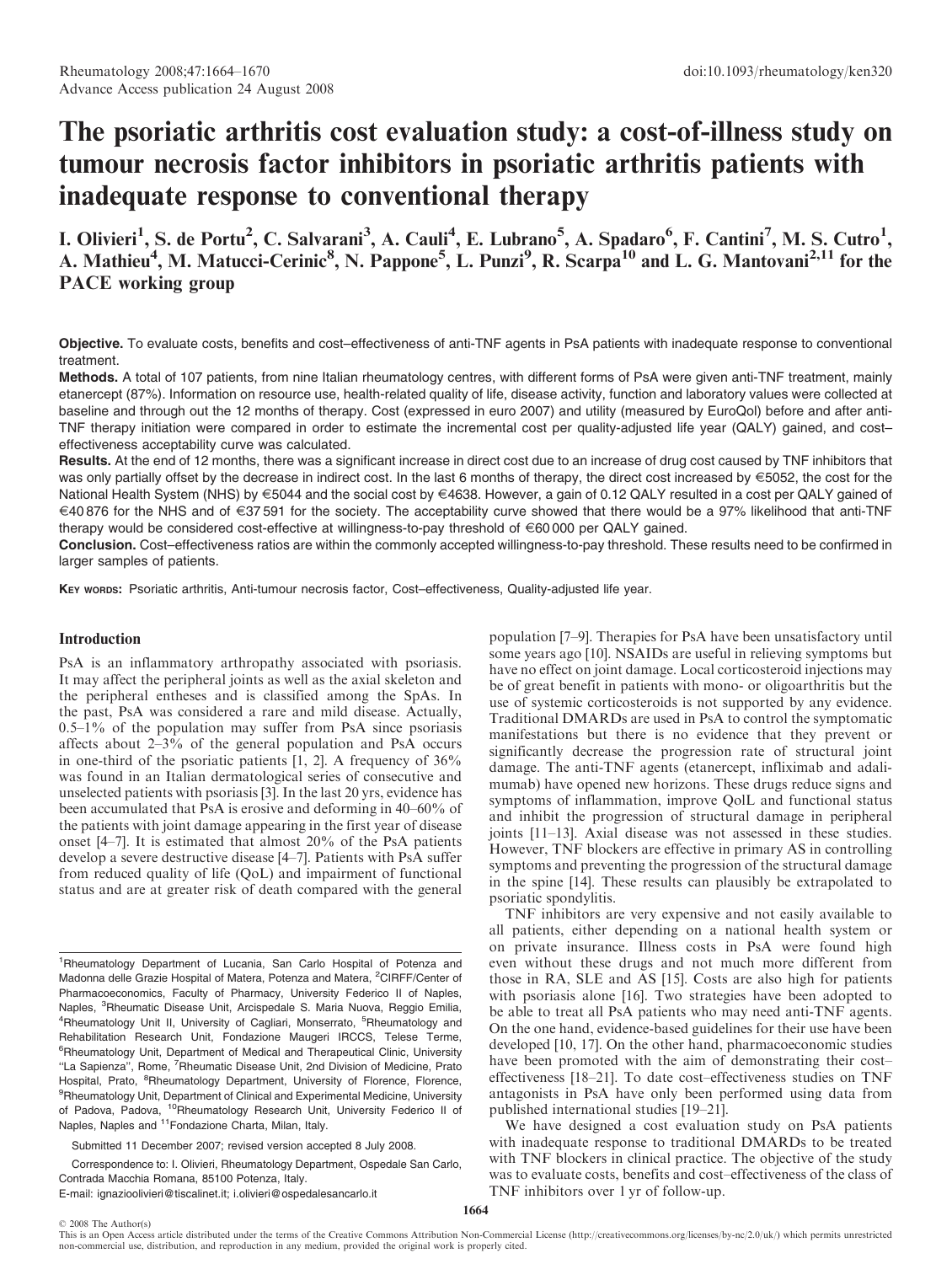## Methods

## Techniques

To reach the objectives of the study, we conducted a cost-of-care analysis, a technique used to evaluate the economic burden of a disease [22]. Health-related Qol (HRQoL) or health state utility was also evaluated. Cost and utility before and after anti-TNF therapy initiation were then compared in order to estimate an incremental cost–effectiveness ratio (cost per QALY gained). As the measurement of costs depends on the point of view adopted for the analysis (e.g. a hospital admission may represent a cost to the National Health Service (NHS) or to an insurance company but not to the patient), the study was carried out from the point of view of the community, the largest entity that can have a point of view, and which included the Italian third-party payer (NHS), patients and their families.

## Study cohort

Patients were consecutively enrolled during 2005 in nine Italian tertiary referral centres after obtaining their informed consent. Patients had to satisfy the following inclusion criteria: age older than 18 yrs, established diagnosis of PsA and failure or intolerance of conventional therapy.

Patients with predominant or exclusively peripheral arthritis had not to have responded to adequate therapeutic trials of at least two NSAIDs for at least 3 months (unless contraindicated or not tolerated), to at least two steroid injections (in cases of monoor oligoarthritis) as well as to adequate therapeutic trials of at least one of the DMARDs most commonly used in PsA (MTX, cyclosporin, SSZ and LEF). Patients also had to have at least one swollen joint plus at least two of the following: patient global assessment  $>40$  mm on a 100 mm visual analogue scale (VAS),  $>3$ tender joints and ESR  $\geq$  28 mm/1st h or CRP  $\geq$  15 mg/l.

Patients with predominant or exclusively axial disease had to have met the modified New York criteria [23] for the diagnosis of AS, had to have active disease for  $\geq$ 4 weeks with a Bath Ankylosing Spondylitis Disease Activity Index (BASDAI)  $[24] \geq 4$ and had to have failed adequate trials of at least two NSAIDs for at least 3 months, unless contraindicated or not tolerated, in accordance with the ASAS (Assessment in Ankylosing Spondylitis) working group recommendations for the use of anti-TNF agents in patients with AS [25].

Patients with exclusive peripheral enthesitis or with exclusive dactylitis had not to have responded to adequate therapeutic trials of at least two NSAIDs for at least 3 months (unless contraindicated or not tolerated) and to at least two local corticosteroid injections. They also had to have a patient global assessment  $\geq$ 40 mm on a 100 mm VAS and tender enthesitis of  $\geq$ 2 on a 0–4 Likert scale.

The subjects's written consent was obtained according to the declaration of Helsinki and the protocol was approved by the institutional review boards of the participating centres. The study was monitored by a contract research organization and was sponsored by Wyeth Italy through an unrestricted research grant.

## Observation period

Patients enrolled were studied globally for 18 months. They were asked to provide information on resource use and HRQoL in the preceding 6 months. In accordance with Gringeri et al. [26], 6 months seem to be a reasonable time period for a retrospective study on patients affected by chronic intensively treated disease such as PsA. We do not expect recall bias might impact our cost estimates since most of the information were collected from medical records.

Data collection. To evaluate the cost of care and the HRQoL, patients were interviewed by means of a specially designed structured electronic case report form (CRF; available on request from author), which was administered to them by a physician at each participating centre and filled in by the physician to make sure that data were of high quality.

At the time of the enrolment visit, information was obtained on demographic characteristics (date of birth, sex), clinical characteristics (year from diagnosis of PsA, concomitant diseases, allergies, complete physical examination including height and weight, vital signs as pulse rate and blood pressure), surgical procedures, physicians' visits, hospitalizations, number of working days lost by patients due to PsA, caregiver time (number of days lost) devoted to patients' assistance and, in general, all events leading to resource absorption of health care and non-health care resources during the 6 months before enrolment. This information was also collected prospectively during the follow-up period at 6 and 12 months.

Clinical data recorded at enrolment and during the follow-up visits included laboratory parameters (blood cell count, transaminases, creatininaemia, ESR mm/1st h, CRP mg/litre and RF), 68/66 tender/swollen joint count [27], number of digits with dactylitis, Maastricht Ankylosing Spondylitis Enthesitis Score (MASES) [28], BASDAI [24], Bath Ankylosing Spondylitis Functional Index (BASFI) [29], occiput-to-wall distance, chest expansion, modified Schober's test [30], physician's and patient's global assessments of pain and overall disease activity (0–10 cm VAS), duration of morning stiffness, Psoriasis Area and Severity Index (PASI) [31], HAQ [32], EuroQol (EQ-5D) [33, 34] and Medical Outcome Survey Short Form-36 (SF-36) [35, 36]. At inclusion, data on previous and current treatment with DMARDs, analgesics, NSAIDs and corticosteroids were recorded. During follow-up, any modifications of these drugs and of anti TNF- $\alpha$  treatment were registered.

## Cost-of-care analysis

Costs were quantified considering the societal perspective. Consistently, health care resources absorbed were quantified into monetary terms in the perspective of the third-party payer, the NHS, which in Italy is in charge of financing and providing health care services to patients with PsA. Direct medical costs financed by the NHS were calculated by multiplying resources absorbed by their unit cost. They included the cost of therapies, hospitalizations, laboratory and other diagnostic examinations, surgery, rehabilitation procedures, physicians' visits and any other possible cost. Diagnosis-related group (DRG) [37] charges were applied to estimate the cost of hospitalizations.

Cost of transport was quantified in the patients' perspective. Indirect costs absorbed for patients' assistance, and caregivers' and patients' absenteeism were quantified in the perspective of patients and their family, using the human capital approach. Indirect cost attributable to reduction in or cessation of working ability were not quantified because of the relatively short-term observation period and the nature itself of PsA.

We report costs as follows: (i) direct NHS costs as cost related to health care, which are financed by the NHS, i.e. all medical costs for this sample of individuals; (ii) direct costs that include direct NHS costs and cost of transportation; (iii) overall social cost that includes direct costs and indirect costs as defined above. All costs are expressed in euros from the year 2007 and are computed as euro per patient per 6 months.

## Quality of life

To evaluate HRQoL and assess health status, the widely used selfadministered questionnaire such as the EQ-5D [33, 34] and SF-36 [35, 36] were adopted.

EQ-5D is applicable to a wide range of medical conditions and treatments and generates a health profile (EQ profile) consisting of five domains (mobility, self-care, anxiety/depression, usual activities and pain/discomfort) and three levels ('no problem,'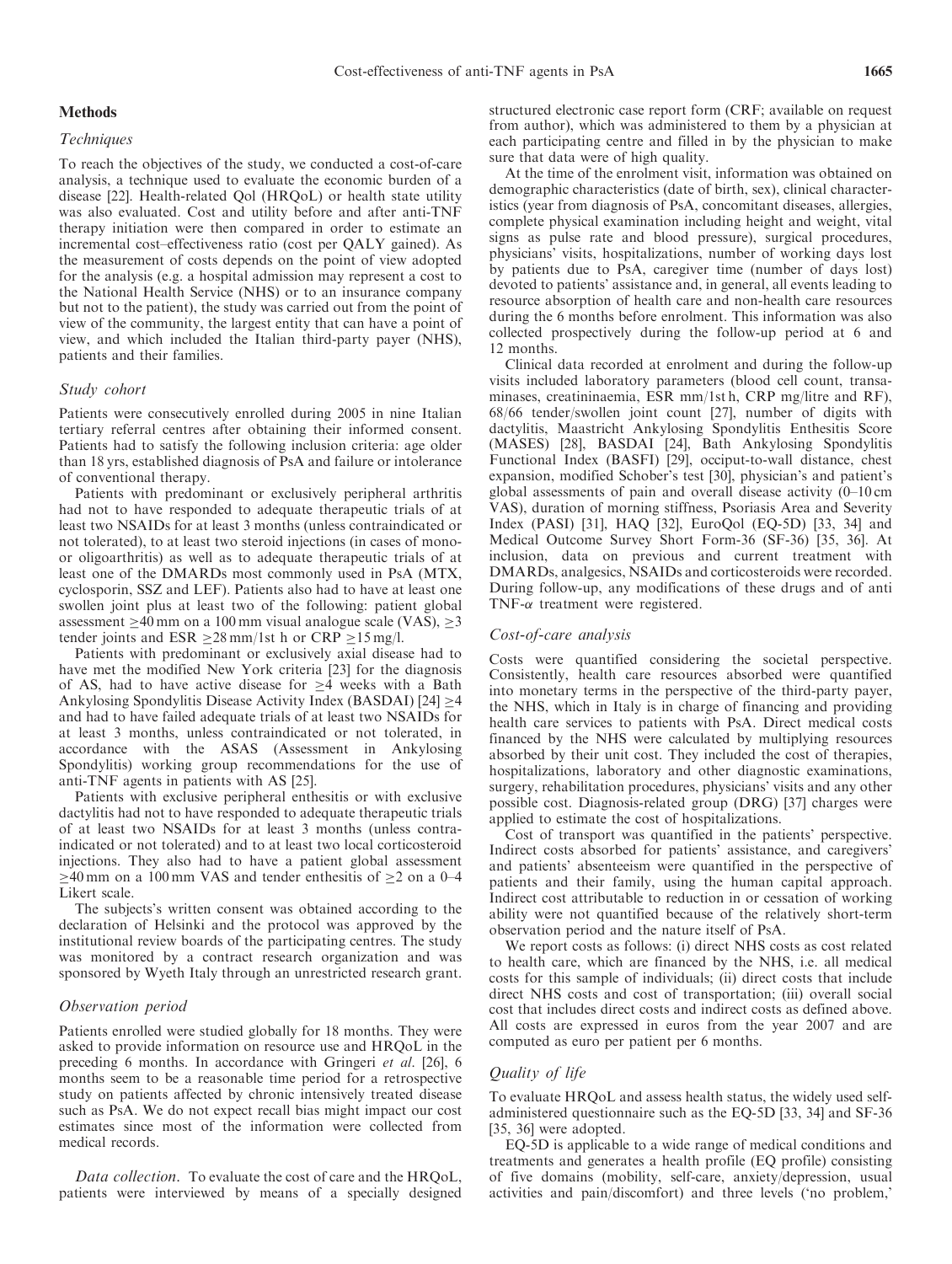'some or moderate problems,' 'extreme problems/impossible to do'). A VAS (EQ-VAS) scores the overall HRQoL from 0 (the worst imaginable health status) to 100 (the best imaginable health status) [32, 33]. EQ-5D has been used in PsA [38]. Sokoll and Helliwell [38] found similar scores in RA and PsA patients matched for disease duration although RA patients had significantly greater joint damage. The additional burden of skin disease in PsA [39] was thought to explain these results.

Designed for use in clinical practice and research, health policy evaluations and general population surveys, the SF-36 questionnaire is considered a standard instrument for patient-based health care outcome assessment [35, 36]. It has been recently validated in Italy and used in several studies ranging from epidemiological to clinical trials [40]. Applicable to adults and adolescents, SF-36 assesses eight dimensions of HRQOL that relate to the physical and mental components of health perception. Physical functioning, role-physical and bodily pain are more related to the physical component; social functioning, role-emotional and mental health are more related to the mental component; and energy/vitality and general health relate to both components [34, 35]. These eight dimensions can be grouped in two summary scores [physical component summary (PCS) and mental component summary (MCS)]. These global measures were estimated using standard US algorithms [41]. To test the internal consistency of SF-36, the Cronbach's- $\alpha$  was computed, with values  $>0.70$  considered satisfactory [42]. SF-36 has been used in several PsA therapy trials [27].

# Cost–effectiveness analysis

We used the approach described and applied by Kobelt et al. [43] for anti-TNF therapy in RA patients. An incremental cost per QALY gained was estimated by calculating the ratio between the incremental cost before and after anti-TNF therapy and the incremental utility. In order to estimate the incremental (6 months) cost, we computed the difference between the average cost(s) per patient in the 6 months period before anti-TNF therapy and in the last 6 months of observation. Our choice was motivated by the need to contrast costs and QoL data pertinent to equivalent time periods, considering that only data for the 6 months before enrolment were available. Our analysis was intentionally conservative; we considered data collected during the last 6 months of follow-up in order to ensure that all patients were being treated for at least 6 months. In order to estimate utility, results from the EQ profile were converted to utility score, suitable for economic evaluations, by means of an algorithm that uses population-based (social) values [44, 45]. Because specific conversion values for the Italian population are not available yet, to convert our EQ profile results in EQ utility index, the algorithm was implemented with values from the United Kingdom [46], using the method described by Gringeri et al. [26]. QALYs gained were estimated by computing the difference between the average per patient utility values at enrolment, i.e. before anti-TNF therapy and the average utility value at the end of observation, i.e. after anti-TNF therapy initiation. This difference was then multiplied by 0.5, as the reference unitary observation period was 0.5 yr (i.e. 6 months)

Uncertainty due to parameter estimation was demonstrated by calculation of the cost–effectiveness acceptability curve.

## Statistical analysis

For cost-of-care analysis, we used means as central tendency parameters, generally expressed as mean cost per patient per month, because this parameter can be easily used to make projections on different populations and is of easy use for policy makers. Costs were stratified according to their category, i.e. direct health care and indirect costs. Descriptive statistics were applied also to define HRQOL and health status measurement variables.

We compared direct health care costs, indirect costs and HRQoL cost of the 6-month prior to enrolment in the study to those related to the 6 months before the end of the study, using paired t-test, Wilcoxon signed-rank test or Mc Nemar test depending on the shape and type of the distribution of the variable to be tested.  $P$ -values  $\lt 0.05$  were considered statistically significant. All analyses were performed using SPSS versions 14.0 and 15.0 software (SPSS, Chicago, IL, USA).

## Results

A total of 107 patients with PsA met the inclusion criteria in the enrolment period extending from January to December 2005. Ninety-three out of the 107 received etanercept, 15 infliximab and 8 adalimumab. During the follow-up period, 10 patients were switched from one to another TNF antagonist for diverse reasons. The reason for the repartition of our patients among the three available TNF inhibitors was due to the different times of their formal introduction in Italy. Etanercept was allowed for PsA in 2004 and the two antibodies during 2005. At the end of observation seven (6.5%) patients had stopped anti-TNF therapy for diverse reasons. In order to avoid bias in favour of anti-TNF therapy in the estimate of effectiveness and QALY, they were included in the analysis. The baseline characteristics of the patients are shown in Table 1. The majority of patients (87) had a predominant or exclusive peripheral arthritis, 19 had predominant or exclusively axial involvement and only 1 had exclusive peripheral enthesitis. Table 2 shows the cost per patient for the 6 months preceding the beginning of the observation period. The mean overall direct and indirect costs were  $\epsilon$ 942.87 and  $\epsilon$ 576.30, respectively, with the cost for drugs accounting for  $\epsilon$ 630.85.

Social costs were  $\epsilon$ 1519.17: 41.5% attributable to cost of drugs, 37.9% attributable to indirect cost and 11.0% attributable to hospitalization, while costs for the NHS were E883.09.

Table 3 shows the improvement of the most important clinical variables at the end of the 12 months of follow-up. There was a significant improvement of levels of pain and activity, numbers of swollen and tender joints, and MASES, BASDAI, BASFI, HAQ and PASI. The direct cost increased by  $\epsilon$ 5052.34, the cost for the NHS by E5044.21 and the social cost by E4638.72 (value referring to 6 months) (Table 4). There was also a significant increase of direct cost, cost for the NHS and social cost caused by an increase of drug cost due to TNF inhibitors. This increase was partially offset by the decrease in overall indirect cost. At the end of the 12-month observation there was a significant increase by 19.4 points in the EQ-5D VAS with a gain in utility of 0.25.

The results of SF-36 are shown in Fig. 1. Low levels were detected at baseline in all domains with the lowest values in the physical-role and emotional-role domains and the highest in energy/vitality and mental health domains. The mean value of QoL measured by EQ-5D VAS was 47.12 with a utility of 0.38. Figure 2 shows the EQ-5D profile results. At baseline, two-thirds or more of patients reported 'some/moderate problems' in all five domains. The percentage of patients with 'extreme problems/ impossible to do' ranged between 1% in the mobility domain and 26% in pain and discomfort domain. QoL improved as demonstrated by the significantly higher values in both SF-36 (Fig. 1) and EQ-5D profile (Fig. 2). In the first (Fig. 1), there was a significant improvement in all domains except in the energy/ vitality and in mental health domains. In the second (Fig. 2), the proportion of patients with 'no problems' increased in all five domains.

In the last 6 months of follow-up, there were incremental costs compared with the 6 months preceding the beginning of the observation (Table 5). However, the utility gain of 0.25 gave a QALY gain of 0.12 resulting in a cost per QALY gained of  $\epsilon$ 40 876.90 for the NHS and of  $\epsilon$ 37 591.01 for the society. The cost–effectiveness acceptability curve (Fig. 3) suggests that if decision makers' willingness to pay per QALY was  $\epsilon$ 45000 then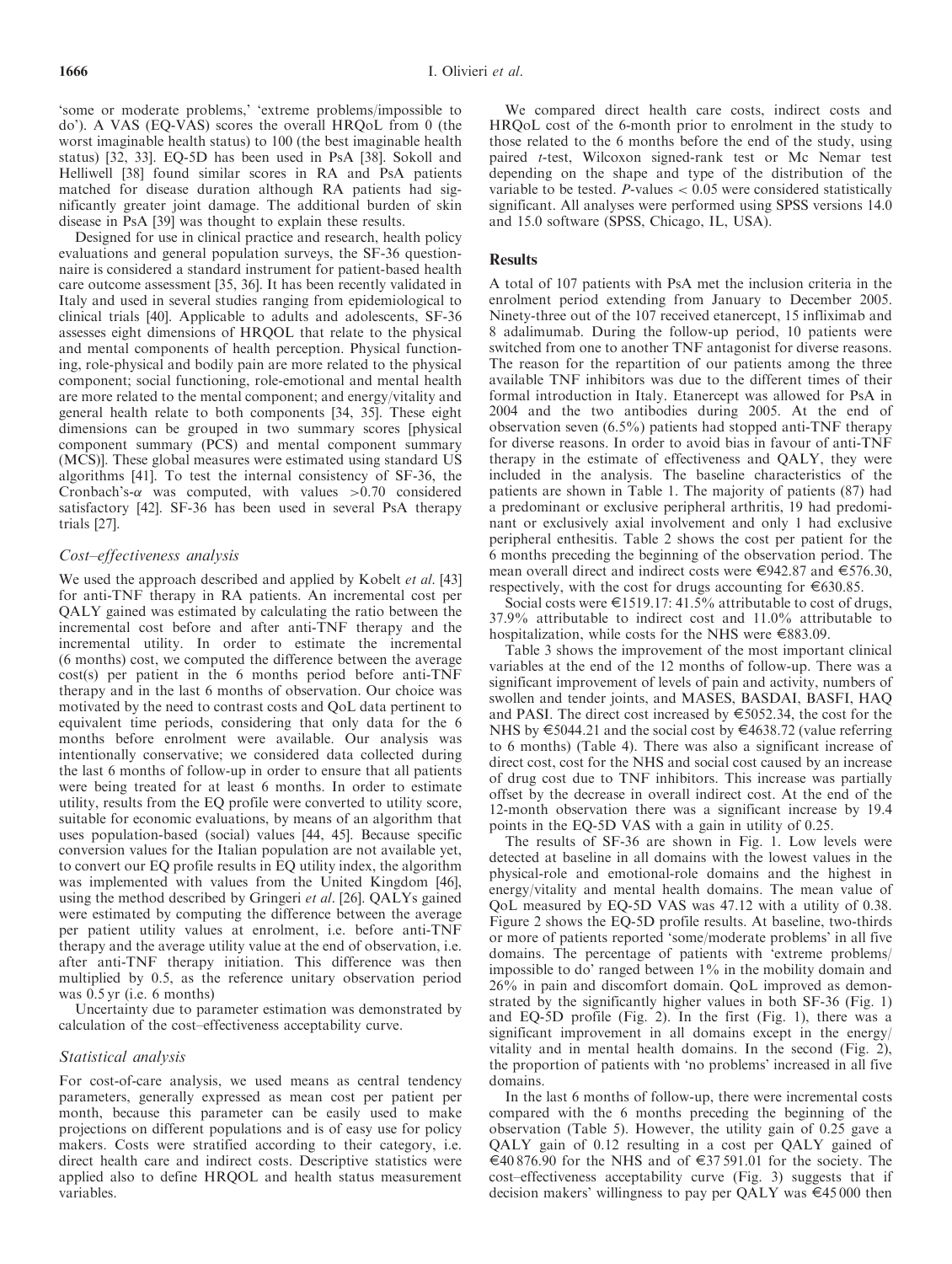|  |  |  | TABLE 1. Baseline patient characteristics |
|--|--|--|-------------------------------------------|
|--|--|--|-------------------------------------------|

|                                                         | Mean or frequency | S.D.  | 95% CI<br>Lower, Upper |
|---------------------------------------------------------|-------------------|-------|------------------------|
| Total number of patients                                | 107               | -     |                        |
| Patients with predominant peripheral arthritis, $n$ (%) | 87 (81.3)         |       |                        |
| Patients with predominant axial involvement, $n$ (%)    | 19 (18.8)         |       |                        |
| Patients with exclusive peripheral enthesitis, $n$ (%)  | 1(0.9)            |       |                        |
| Male patients, $n$ (%)                                  | 51 (47.7)         |       |                        |
| Age (yrs)                                               | 49.68             | 11.7  | 47.47, 51.90           |
| Years since diagnosis of PsA                            | 7.32              | 7.4   | 2.89, 8.28             |
| Patient's assessment of pain (0-100)                    | 62.83             | 21.10 | 58.77, 66.90           |
| Patient's assessment of disease activity (0-100)        | 63.51             | 17.25 | 60.18, 66.86           |
| Physician's assessment of disease activity (0-100)      | 60.15             | 13.33 | 57.57, 62.73           |
| Swollen joint count (0-66)                              | 7.60              | 6.39  | 6.37, 8.82             |
| Tender joint count (0-68)                               | 16.97             | 11.8  | 14.71, 19.24           |
| MASES index (0-13)                                      | 3.65              | 3.76  |                        |
| <b>BASDAI</b> (0-10)                                    |                   |       |                        |
| All patients                                            | 5.95              | 1.82  | 5.60, 6.30             |
| Patients with axial involvement                         | 6.4               | 1.72  | 5.57, 7.24             |
| Patients with peripheral involvement                    | 5.86              | 1.84  | 5.48, 6.26             |
| BASFI (0-100)                                           |                   |       |                        |
| All patients                                            | 43.37             | 24.49 | 38.68, 48.07           |
| Patients with axial involvement                         | 49.94             | 22.29 | 39.19, 60.69           |
| Patients with peripheral involvement                    | 41.87             | 24.96 | 36.55, 47.19           |
| PASI (0-72)                                             | 5.04              | 7.29  | 3.64, 6.44             |
| $HAQ(0-3)$                                              | 1.14              | 0.57  | 1.03, 1.25             |
| Therapies in the 6 months before enrolment, $n$ (%)     |                   |       |                        |
| LEF                                                     | 12 (11.2)         |       |                        |
| <b>MTX</b>                                              | 53 (49.5)         |       |                        |
| SSZ                                                     | 15(14.0)          |       |                        |
| Glucorticoids                                           | 46 (43.0)         |       |                        |
| <b>NSAIDs</b>                                           | 42 (39.3)         |       |                        |
| <b>COXIBx</b>                                           | 27 (25.2)         |       |                        |
| No DMARDs                                               | 37 (34.6)         |       |                        |

TABLE 2. Cost of care of patients in the 6 months before the beginning of the study

|                         | Mean    | S.D.    | 95% CI<br>Lower, Upper |
|-------------------------|---------|---------|------------------------|
| Overall direct cost     | 942.87  | 1156.11 | 721.29. 1164.46        |
| Cost of drugs           | 630.85  | 963.20  | 446.24, 815.47         |
| Cost of hospitalization | 167.50  | 627.389 | 47.25, 287.75          |
| Cost to the NHS         | 883.09  | 1148.65 | 662.94.1103.26         |
| Indirect cost           | 576.30  | 1565.11 | 276.33, 876.28         |
| Social cost             | 1519.17 | 1945.16 | 1146.36. 1891.99       |

TABLE 3. Changes (improvement or reduction) in patient clinical characteristics at the end of the study in comparison with baseline value

| Variable                                      | Mean $(s.p.)$ | 95% CI<br>Lower, Upper | t-test | $P$ -value |
|-----------------------------------------------|---------------|------------------------|--------|------------|
| Patient's assessment of pain                  | 31.18 (27.56) | 25.88, 36.49           | 11.65  | < 0.0001   |
| Physician's assessment<br>of disease activity | 33.83 (19.60) | 30.04.37.63            | 17.69  | < 0.0001   |
| Patient's assessment<br>of disease activity   | 31.18 (24.48) | 26.44.35.91            | 13.05  | < 0.0001   |
| Swollen joint count                           | 6.33(5.94)    | 5.10. 7.47             | 11.04  | < 0.0001   |
| Tender joint count                            | 9.00(11.16)   | 6.86, 11.13            | 8.34   | < 0.0001   |
| <b>MASES</b>                                  | 1.486 (2.96)  | 0.918, 2.05            | 5.18   | < 0.0001   |
| <b>BASDAI</b>                                 | 2.72(2.39)    | 2.26. 3.18             | 11.81  | < 0.0001   |
| <b>BASFI</b>                                  | 17.72 (27.89) | 12.38, 23.07           | 6.57   | < 0.0001   |
| <b>HAQ</b>                                    | 0.48(0.66)    | 0.35.0.62              | 7.19   | < 0.0001   |
| PASI                                          | 3.75(7.03)    | 2.40, 5.10             | 5.50   | < 0.0001   |

anti-TNF treatment would be cost effective in 82% of the cases and that this would be increased to 97% if the threshold for willingness to pay was raised to  $\epsilon$ 60 000.

# **Discussion**

To the best of our knowledge ours is the first pharmacoeconomic study on anti-TNF- $\alpha$  drugs in PsA in clinical practice.

The previous published studies dealt with data from published international trials [19–21]. Over 10 yrs of treatment, Bansback et al. [19] found a cost of about £30 000 per QALY gained by using etanercept as compared with LEF or combination MTX and cyclosporin. Woolacott et al. [20] found an incremental cost per QALY gained of etanercept compared with no active therapy of £14 818–£49 374 in a systematic review and economic evaluation on etanercept and infliximab. Eandi and Salvarani [21] compared cost/effectiveness and cost/utility of etanercept, infliximab and adalimumab examining data obtained from three Phase III trials.

In our study in clinical practice, cost–effectiveness ratios between therapy with TNF blockers and traditional therapy for PsA were calculated based on the change of costs and utilities from baseline, rather than on a comparison among different treatments. This is not a customary technique in economic evaluation, but is similar to that used by Kobelt et al. [43] to evaluate cost–effectiveness of TNF inhibitors in the treatment of RA in clinical practice. We chose this strategy for two reasons. The first was the superiority of TNF antagonists to traditional DMARDs in controlling signs and symptoms and inhibiting the progression of structural damage of PsA [11–13]. Accordingly, we wanted to offer a more effective therapy to our patients. With this view, aimed to start this new therapy earlier in the course of disease, we enrolled patients with peripheral arthritis who had failed one DMARD and not two as in the recommendations of the Italian Society of Rheumatology for beginning TNF inhibitors in patients with predominant peripheral arthritis [17]. These recommendations, along with others for initiating these drugs in the rheumatic diseases in which they are allowed, are deeply conditioned by the high cost of anti-TNF treatment. The second reason was our interest in the current study of all forms of PsA and not on individual forms (axial, peripheral arthritis, peripheral enthesitis and dactylitis) separately. Today, there are different pharmacological options for peripheral arthritis. On the contrary, pharmacological therapy for psoriatic spondylitis, similarly to primary AS, is based on NSAIDs with DMARDs having no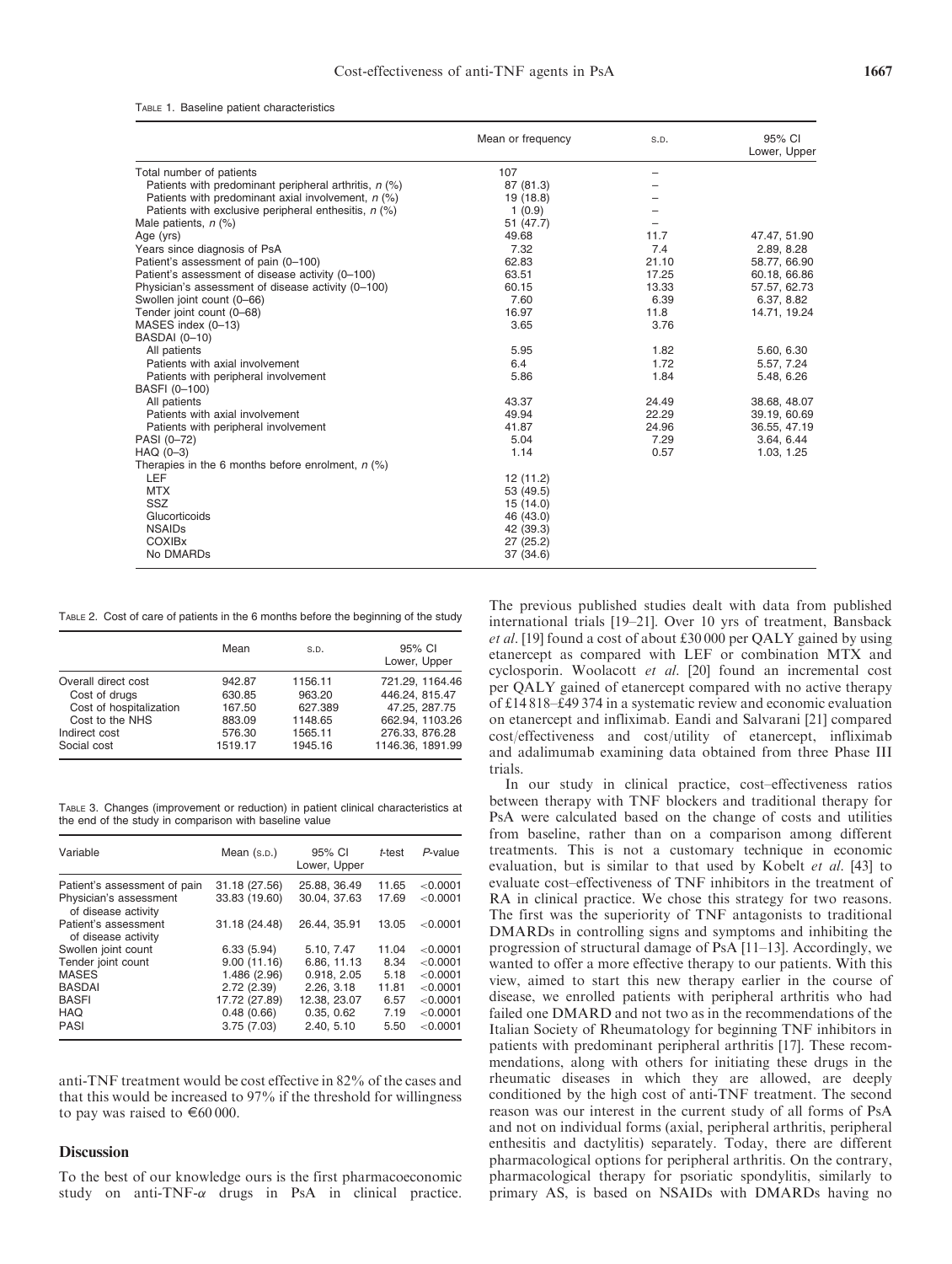|  |  |  |  |  |  | TABLE 4. Difference in overall cost of care $(\epsilon)$ and its components between baseline and the end of follow-up |  |  |  |  |  |  |
|--|--|--|--|--|--|-----------------------------------------------------------------------------------------------------------------------|--|--|--|--|--|--|
|--|--|--|--|--|--|-----------------------------------------------------------------------------------------------------------------------|--|--|--|--|--|--|

| Variable                               | Mean (s.p.)       | 95% CI<br>Lower, Upper | t-test | P-value  |  |
|----------------------------------------|-------------------|------------------------|--------|----------|--|
| Increase in overall direct cost        | 5052.34 (2716.61) | 4531.66, 5573.02       | 19.238 | < 0.0001 |  |
| Increase in cost of drugs              | 5189.97 (2686.59) | 4675.04, 5704.89       | 19.983 | < 0.0001 |  |
| Decrease in cost of hospitalization    | 142.63 (667.16)   | 14.76, 270.49          | 2.21   | 0.029    |  |
| Increase in overall direct cost to NHS | 5044.21 (2739.56) | 4519.12. 5569.27       | 19.046 | < 0.0001 |  |
| Decrease in overall indirect cost      | 413.34 (1574.09)  | 715.32, 111.92         | 2.71   | 0.007    |  |
| Increase in overall social cost        | 4638.73 (3087.08) | 4047.03, 5230.40       | 15.543 | < 0.0001 |  |
| Increase in EQ-5D VAS                  | 19.40 (25.00)     | 14.59, 24.22           | 7.99   | < 0.0001 |  |
| Increase in EQ-5D utility              | 0.25(0.31)        | 0.18, 0.30             | 8.06   | < 0.0001 |  |



FIG. 1. SF-36 results before and after treatment. \*Significant at the 0.0001 level; non-significant; PF: physical functioning; RP: role-physical; BP: bodily pain; GH: general health; VT: energy/vitality; SF: social functioning; RE: role-emotional; MH: mental health; PCS: Physical Component Summary score; MCS: Mental Component Summary score.



FIG. 2. EQ-5D items response frequencies before and after treatment.  $t_0$ : time of the enrolment;  $t_{12}$ : time of the second visits of follow-up.

evidence-based role. The ASAS/EULAR recommendations for the management of primary AS state that patients failing NSAID therapy should be treated with TNF blockers without trying or combining SSZ or MTX [25]. Therefore patients with predominant axial involvement did not have any other possible therapeutic option other than TNF inhibitors.

With the perspective of evaluating the entire clinical spectrum of the disease we chose unique principal instruments for measuring function and disease activity. BASFI and BASDAI, designed for measuring disease activity and function in primary AS, have been shown to have good internal consistency on both peripheral and axial PsA disease [47]. Similarly, both HAQ and its modified version for spondyloarthritides (HAQ-S) have been shown to be valid measures for function in PsA patients with peripheral and/or axial disease [48].

TABLE 5. Incremental cost-effectiveness ratios of anti-TNF- $\alpha$  therapy related to comparable periods before and after anti-TNF- $\alpha$  therapy (6 months before enrolment compared with the last 6 months of the study

| Variable    | Incremental cost<br>$(\in)$ (6 months) | Utility gain<br>(utility at final - utility QALY gain Cost/QALY<br>at initial observations) (6 months) |      | (€)       |
|-------------|----------------------------------------|--------------------------------------------------------------------------------------------------------|------|-----------|
| Direct cost | 5052.34                                | 0.25                                                                                                   | 0.12 | 40 942.78 |
| NHS cost    | 5044.21                                | 0.25                                                                                                   | 0.12 | 40876.90  |
| Social cost | 4638.73                                | 0.25                                                                                                   | 0.12 | 37591.01  |

Data are rounded to two significant digits.



Fig. 3. Cost-effectiveness acceptability curve.

The patients of the present study had low EQ-5D and SF-36 scores at baseline. Utility values appeared to be lower than the ones that could have been expected from disease activity and function values. This probably reflects the negative effect of psoriasis on HRQoL [38] even if the baseline PASI score was only 5. Severe skin disease may cause problems with self-esteem and this may be reflect on the score of anxiety and depression subscale of the EuroQoL-5D. In addition, involvement of hands and genital areas may affect activities of self-care and hygiene.

The cost for the society of PsA treatment in the 6 months before the beginning of the study was  $\epsilon$ 1519.17, different from that found by Huscher et al. [15] in German PsA patients. They found a total cost per year of  $\epsilon$ 11075 considering different types of costs, which is likely to explain the differences. Indeed, when comparable costs (i.e. direct health care costs) are considered, our estimate of pre-treatment cost of  $\sim$ 950 euros per 6 months is in line with the estimate of about 3100 euros per year, taking into account that our patients have shorter disease duration and higher functional status than those studied by Huscher et al.

At the end of 12 months of observation, there was a significant increase in the vast majority of SF-36 and EQ-5D domain scores resulting in a gain in EQ-5D utility of 0.25. This was due to the significant improvement of PsA disease activity, function status and psoriasis. The cost for the society and the NHS increased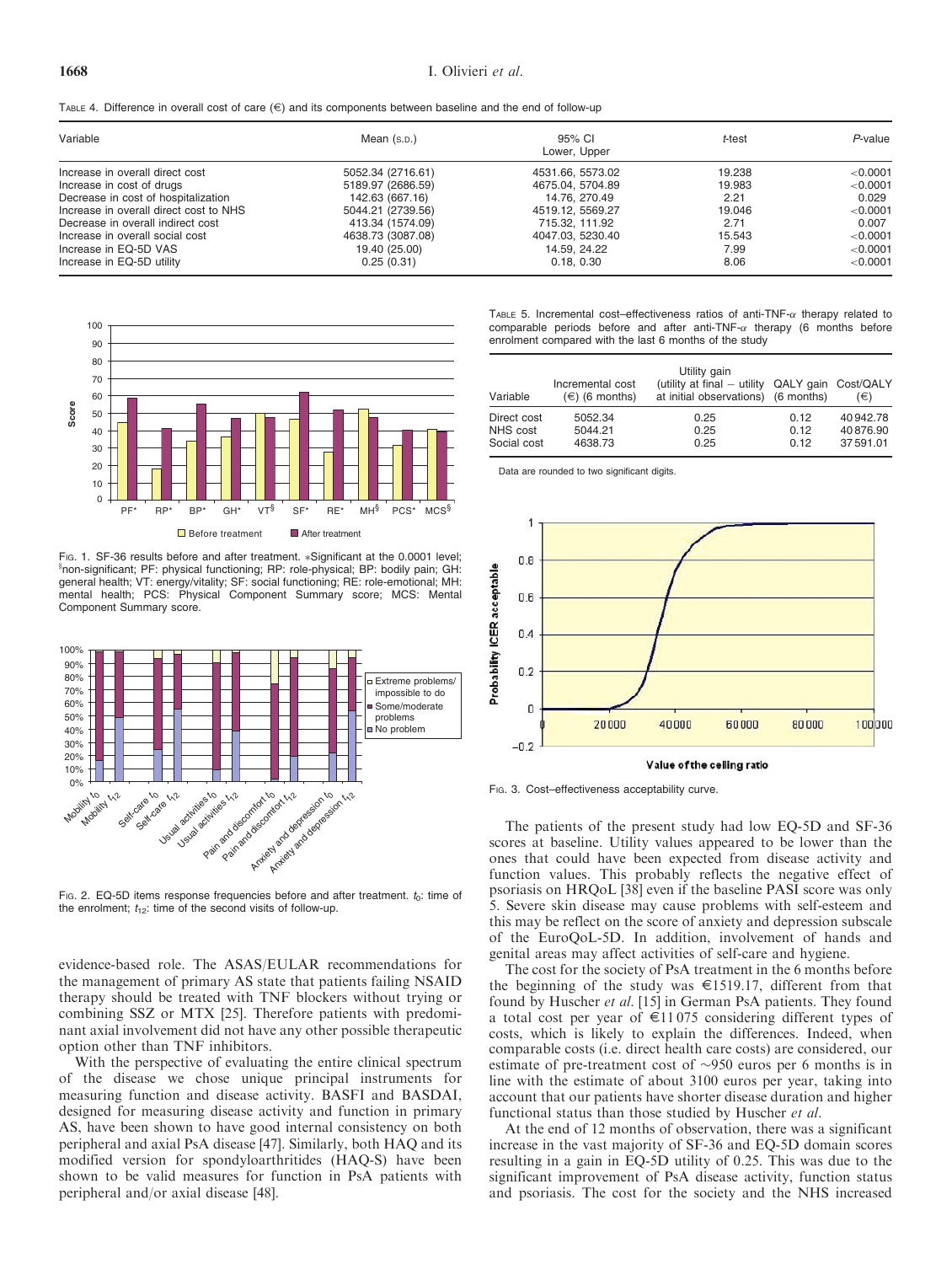significantly as a consequence of the high costs of TNF inhibitors. This increase was only partially offset by the reduction of the indirect costs. On considering the last 6 months of the study, social costs increased by  $\epsilon$ 4638.73, cost for the NHS increased by 5044.21 and direct cost increased by E5052.34. However, the utility gain of 0.12 gave a cost for OALY gained of  $\epsilon$ 37 591.01,  $\epsilon$ 40 876.90 and  $\epsilon$ 40 942.78, respectively. The magnitude of cost per QALY similar to that of our study has already been observed by Kobelt and colleagues [43] in RA patients. Similar to what has been observed in RA patients treated with anti-TNF agents, models that examined PsA treatment had previously estimated that biological therapy would become cost effective only in the long term [19].

The choice of comparing the 6 months period before enrolment and the last 6 months of observation was motivated by the need to contrast, within the same patient, periods of time in which the patient was exposed vs not exposed to biological therapy. The unexposed period was the one before enrolment whereas the last 6 month of observation (6–12 months) was the only period in which all the patients had been exposed to biological therapy at least once.

In fact, administrative barriers (high cost of drugs and limited pharmaceutical budget), may cause delays in the initiation of biological therapy even if this was indicated at enrolment. Consequently, some patients did not actually receive therapy for this reason therapy before the sixth month of follow-up. In turn, other patients had already stopped therapy (due to sideeffects or lack of efficacy) by month 12.

Therefore, our costs and utilities estimates referring to the last 6 months actually, incorporate and factor in, real word events like therapeutic failure, induction periods, therapeutic switch, etc.

Our results with PsA are also consistent with the observation in an RA setting [43] that the anti-TNF therapy is cost effective even in the short term, and that this is mainly attributable to the dramatic improvement in functional status and, consequently in quality of life. The importance of this observation is related to the fact that public decisions makers are keen to have a short- or mid-term time horizon rather than a long-term one. In this view, anti-TNF therapy seems to generate its 'pay-offs' in term of effectiveness and cost–effectiveness rather soon after initiation, thus reducing the usual time gap between an investment in health care and its returns in terms of health. In particular, our results are mostly based on patients treated with etanercept accounting for 87% of the study population.

Anyway, it should be considered that cost–effectiveness ratios do not themselves provide information about whether the treatment is a cost effective use of resources. This decision depends on the perspective of the health care payer. One approach often used to assess the value of a treatment is to compare its cost– effectiveness ratio with ratios obtained with treatments in other fields. Whether a more effective yet more expensive treatment is cost-effective depends on the health payer's willingness to pay for additional benefits. The value of this threshold is difficult to quantify. In the United Kingdom, recent recommendations for the treatment by the National Institute of Clinical Excellence (NICE) seems to suggest a threshold of about £30 000 ( $\in$ 45 000) per QALY [49]. In the last few years, a threshold of  $\epsilon$ 60 000 per QALY gained has been proposed for Italy [50]. Using these thresholds, anti-TNF treatment in our cohort appears acceptable already in the first year of treatment. In fact, taking  $\epsilon$ 60 000 per QALY as the maximum acceptable cost–effectiveness ratio in Italy, which is broadly in line with decisions from the NICE [49], the probability of being cost-effective in 6 months is  $\sim$ 97%.

The quality of the collecting data is very important in all health economic studies. In observational and clinical practice-based studies such as ours, there is always the possibility of compliance problems. To avoid these, patients and physicians were particularly motivated and made conscious of the importance of collecting information and data were gathered by the physicians.

However, this motivation should not have introduced significant bias in favour of the cost–effectiveness of anti-TNF by magnifying the utility benefits. We also used electronic tools to minimize missing data and to improve the precision of data collection. In addition, the study was monitored by a contract research organization to guarantee quality.

In conclusion, our study suggests that TNF antagonists provide 'value' and 'value for money' in the treatment of PsA in clinical practice. However, our results (mainly valid for etanercept) should be confirmed by studies in larger numbers of patients with different disease duration, severity and functional disability.

# Rheumatology key message

 TNF antagonists provide 'value' and 'value for money' in the treatment of PsA in clinical practice.

#### Acknowledgements

The authors would like to thank Chiara Boffa, Alessandra Castiello and Mara Monzini for their invaluable aid in the preparation of this article.

Funding: This study was sponsored by Wyeth Italy through an unrestricted research grant.

Disclosure statement: All the authors have received funding from Abbott, Wyeth and Schering-Plough to attend scientific meetings.

#### References

- 1 Gladman DD, Antoni C, Mease P, Clegg DO, Nash P. Psoriatic arthritis: epidemiology, clinical features, course, and outcome. Ann Rheum Dis 2005;64(Suppl. 2):ii14–7.
- 2 Gladman DD. Epidemiology. Psoriatic arthritis. In: Gordon GB, Ruderman E, eds. Psoriasis and psoriatic arthritis: an integral approach. Heidelberg: Springer, 2005:57–65.
- 3 Salvarani C, Lo Scocco G, Macchioni P et al. Prevalence of psoriatic arthritis in Italian psoriatic patients. J Rheumatol 1995;22:1499–503.
- 4 McHugh NJ, Balachrishnan C, Jones SM. Progression of peripheral joint disease in psoriatic arthritis: a 5-yr prospective study. Rheumatology 2003;42:778–83.
- 5 Gladman DD, Stafford-Brady F, Chang CH, Lewandoswski K, Russell ML. Longitudinal study of clinical and radiological progression in psoriatic arthritis. J Rheumatol 1990;17:809–12.
- 6 Torre Alonso JC, Rodriguez Perez A, Arribas Castrillo JM, Ballina Garcia J, Riestra Noriega JL, Lopez Larrea C. Psoriatic arthritis (PA): a clinical, immunological and radiological study of 180 patients. Br J Rheumatol 1991;30:245–50.
- 7 Wong K, Gladman DD, Husted J, Long JA, Farewell VT. Mortality studies in psoriatic arthritis. Results from a single centre. I. Risk and causes of death. Arthritis Rheum 1997;40:1868–72.
- 8 Gladman DD, Farewell VT, Husted J, Wong K. Mortality studies in psoriatic arthritis. Results from a single outpatient center. II. Prognostic indicators for death. Arthritis Rheum 1998;41:1103–10.
- 9 Gladman DD. Disability and quality of life considerations. Psoriatic arthritis In: Gordon GB, Ruderman E, eds. Psoriatic and psoriatic arthritis: an integral approach. Heidelberg: Springer, 2005:118–23.
- 10 Kavanaugh AF, Ritchlin C and the GRAPPA Treatment Guideline Committee. Systematic review of treatments for psoriatic arthritis: an evidenced based approach and basis for treatment guidelines. J Rheumatol 2006;33:1417–21.
- 11 Mease PJ, Kivitz AJ, Burch FX et al. Etanercept treatment of psoriatic arthritis: safety, efficacy, and effect on disease progression. Arthritis Rheum 2004;50:2264–72.
- 12 Kavanaugh A, Antoni C, Gladman DD et al. The Infliximab Multinational Psoriatic Arthritis Controlled Trial (IMPACT): results of radiographic analyses after 1 year. Ann Rheum Dis 2006;65:1038–43.
- 13 Mease PJ, Gladman DD, Ritchlin CT et al. Adalimumab for the treatment of patients with moderately to severely active psoriatic arthritis: results of a double-blind, randomized, placebo-controlled trial. Arthritis Rheum 2005;52:3279–89.
- 14 Zochling J, van der Heijde D, Dougados M, Braun J. Current evidence for the management of ankylosing spondylitis: a systematic literature review for the ASAS/ EULAR management recommendations in ankylosing spondylitis. Ann Rheum Dis 2006;65:423–32.
- 15 Huscher D, Merkesdal S, Thiele K, Zeidler H, Schneider M, Zink A. Cost of illness in rheumatoid arthritis, ankylosing spondylitis, psoriatic arthritis and systemic lupus erythematosus in Germany. Ann Rheum Dis 2006;65:1175–83.
- 16 Javitz HS, Ward MM, Farber E, Nail L, Vallow SG. The direct cost of care for psoriasis and psoriatic arthritis in the United States. J Am Acad Dermatol 2002;46:850–60.